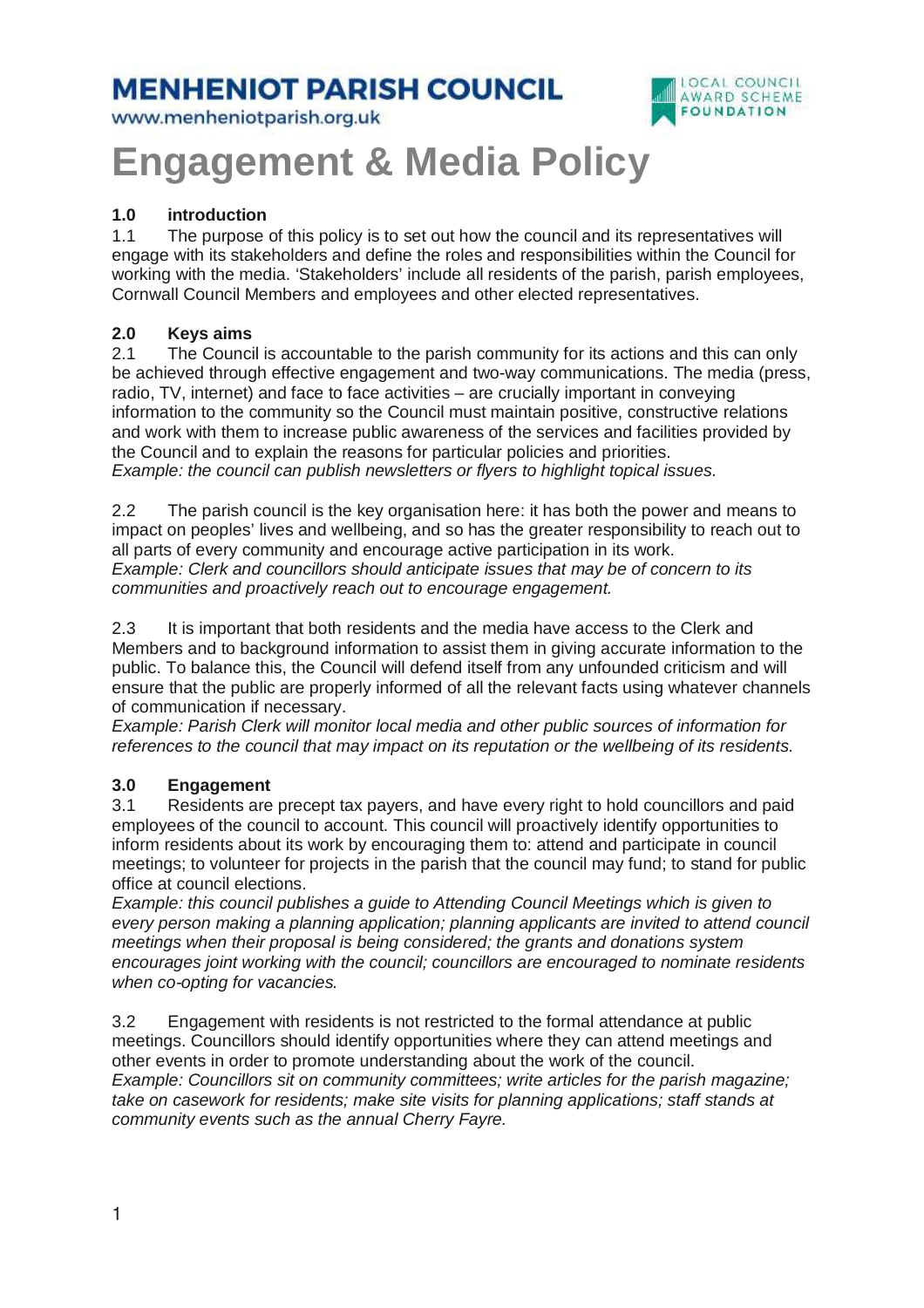3.3 Increasingly, parish councils are being asked to consider joint working arrangements with other councils and voluntary groups. Where appropriate, it should actively seek to engage with adjacent councils to promote understanding of its own policies and actions. Example: this council has worked with Liskeard Town Council and contributed funding for a joint needs assessment for employment land at Bolitho Farm.

3.4 In discharging its responsibilities, councillors are also aware of the need to engage productively with other parishes within the ward, the ward councillor, its Member of Parliament and Member of the European Parliament.

Example: the chair attends quarterly Community Network Area forums to take advantage of the opportunity to meet other council chairs.

# **4.0 The legal framework**

4.1 The law governing communications in local authorities can be found in the Local Government Acts 1986 and 1988, and the Transparency Code for Smaller Authorities (2014). The Council must also have regard to the governments Code of Recommended Practice on Local Authority Publicity.

## **5.0 Contact with the media**

5.1 The Clerk and Members will always have due regard for the long-term reputation of the Council in all their dealings with the media. (2.3 above)

5.2 Confidential documents, exempt Minutes, reports, papers and private correspondence must not be shared with the media. Members Code of Conduct, FOI policy and other Data Protection Policies set out the boundaries for sharing information. However, the default position is one of openness and transparency.

Example: prior to its public meetings, this council publishes all reports that members receive to support their decision making so that residents have access to the same information.

5.3 When the media or any other stakeholder wish to discuss an issue that may be subject to legal proceedings then advice will be taken from the Council's solicitor, the Cornwall Association of Local Councils or any other professional person before any response is made. This advice will be sourced and presented by the Clerk acting on instructions from the council.

Example: with complex or controversial planning applications, the council may wish to take prior advice from a planning officer, planning consultant or a solicitor.

5.4 There are a number of personal privacy issues for the Clerk and Members that must be handled carefully and sensitively. These include the release of personal information, such as home address and telephone number (although Member contact details are in the public domain); disciplinary procedures and long-term sickness absences that are affecting service provision.

Example: the council's General Privacy Notice sets out what personal and sensitive information is held by the council and how it is managed. Residents can be reassured that any personal data is strictly managed.

5.5 When responding to approaches from the media, the Chair, Vice Chair and Clerk are authorised to make contact with the media.

Examples: when publicising parish council events or reactions to topical issues, the Clerk will advise the Chair before responding. Clerk will also facilitate any statements or meetings.

5.6 Statements made by the Chair, Vice Chair and the Clerk should reflect the Council's opinion.

5.7 Other Councillors can use a range of media platform but must ensure that it is clear that the opinions given were their own and not necessarily those of the Council.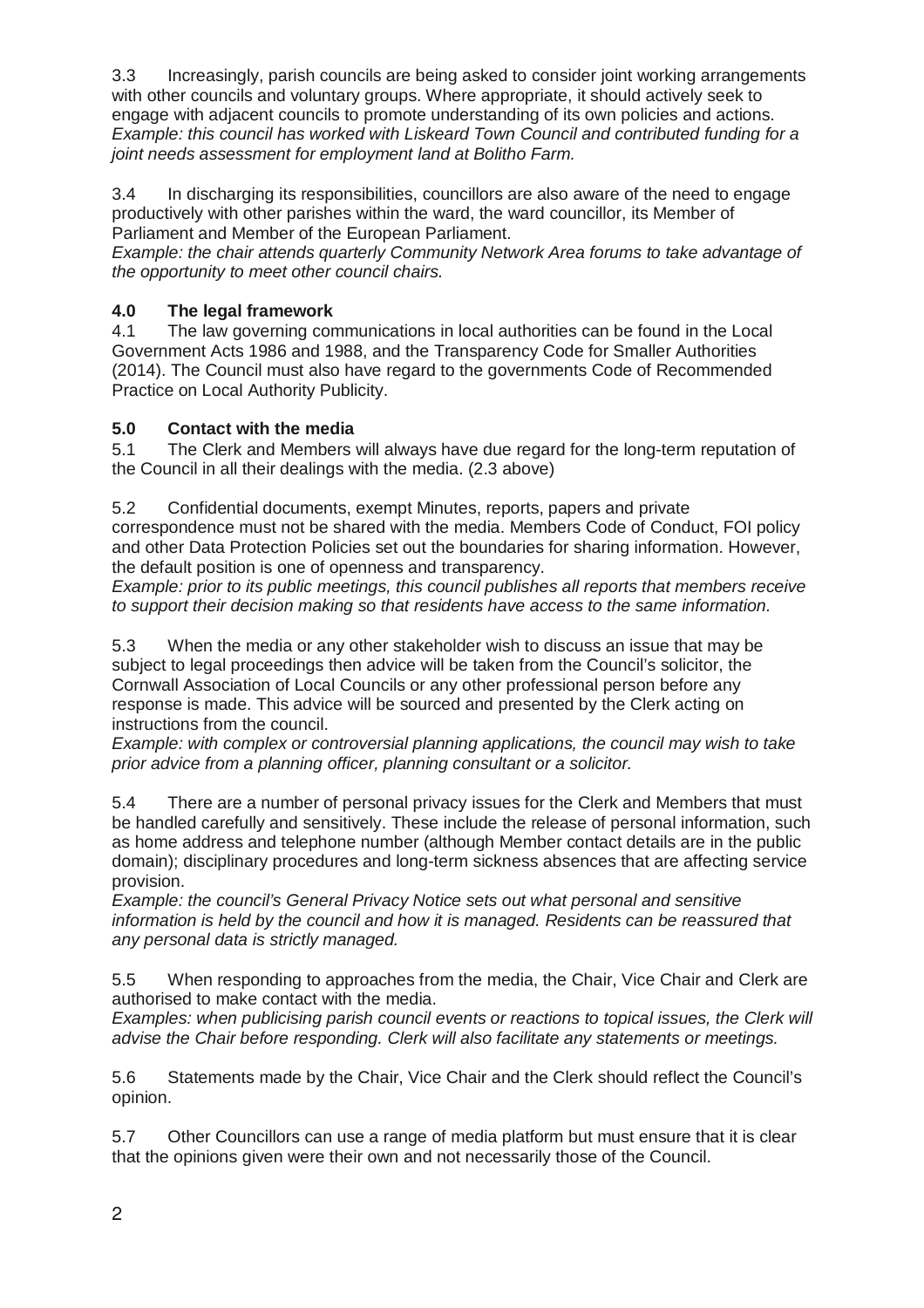Example: councillors who have personal social media accounts must be clear in their 'About' section that they speak as residents and not to represent the council.

#### **6.0 Attendance of media at council meetings**

6.1 The media are encouraged to attend Council meetings and seating and workspace will be made available.

6.2 Any filming or taping of Council proceedings by the media must comply with Section 4 of the council's Standing Orders.

#### **7.0 Managing the council's media**

7.1 The parish council has direct control over a range of media that it should use to their fullest extent. Any information presented here must be accurate, timely, sourced and with an opportunity for readers to feedback.

Example: the parish noticeboard; signatures on emails; printed leaflets and posters; social media accounts; signage on council managed assets.

7.2 Individual councillors and employees are the most visible face of the council and present opportunities for one-to-one engagement. Councillors are reminded that when acting in their elected role, they are bound by their Code of Conduct and the various GDPR policies that have been adopted.

Example: when taking on casework or receiving comments/complaints, information can be shared with other agencies when consent has been given. Reporting back at the public meeting (anonymised when required) is a simple way of demonstrating the council's work in action and will encourage greater engagement.

7.3 The council frequently make surveys among residents to gauge public opinion on matters prior to making decisions. It is important that those taking part in any survey have the opportunity to make comments ('free text' if online) and that their comments receive a response. This means that every survey undertaken is available in the public domain and stakeholders are kept informed.

Example: the council has made several surveys among its allotment holders to guide its policies on allocation and provision of new facilities. All plot holders have received individual invitations to take part in the survey and have been sent complete copies of the survey results.

#### **8.0 Hard to hear groups**

8.1 Not all residents are aware what the function of this parish council is. This may be through personal choice, lack of understanding or not having the opportunity to find out. We cannot rely on parish noticeboards or social media alone to reach these people. Although 85% of residents live in the centre of the parish, there are four other settlements (Pengover Green, Merrymeet, Clicker, Island Shop) which may feel disconnected from parish and civic life. Similarly, there are discrete communities of interest who feel the same disconnect. The council should be proactive in identifying individuals or groups of people who should be given the opportunity and the means to engage with the council when the need arises. Example: during the recent governance review, councillors visited residents in their own homes to explain the council's position and to deliver a printed newsletter.

#### **9.0 News releases**

9.1 The purpose of a press release is to make the media aware of a potential story, to provide important public information or to explain the Council's position on a particular issue. It is the responsibility of the Clerk and Members to look for opportunities where the issuing of a press release may be beneficial.

9.2 The Clerk or any Member may draft a press release, however they must all be issued by the Clerk so that there is consistency of style across the Council and that the use of the press release can be monitored.